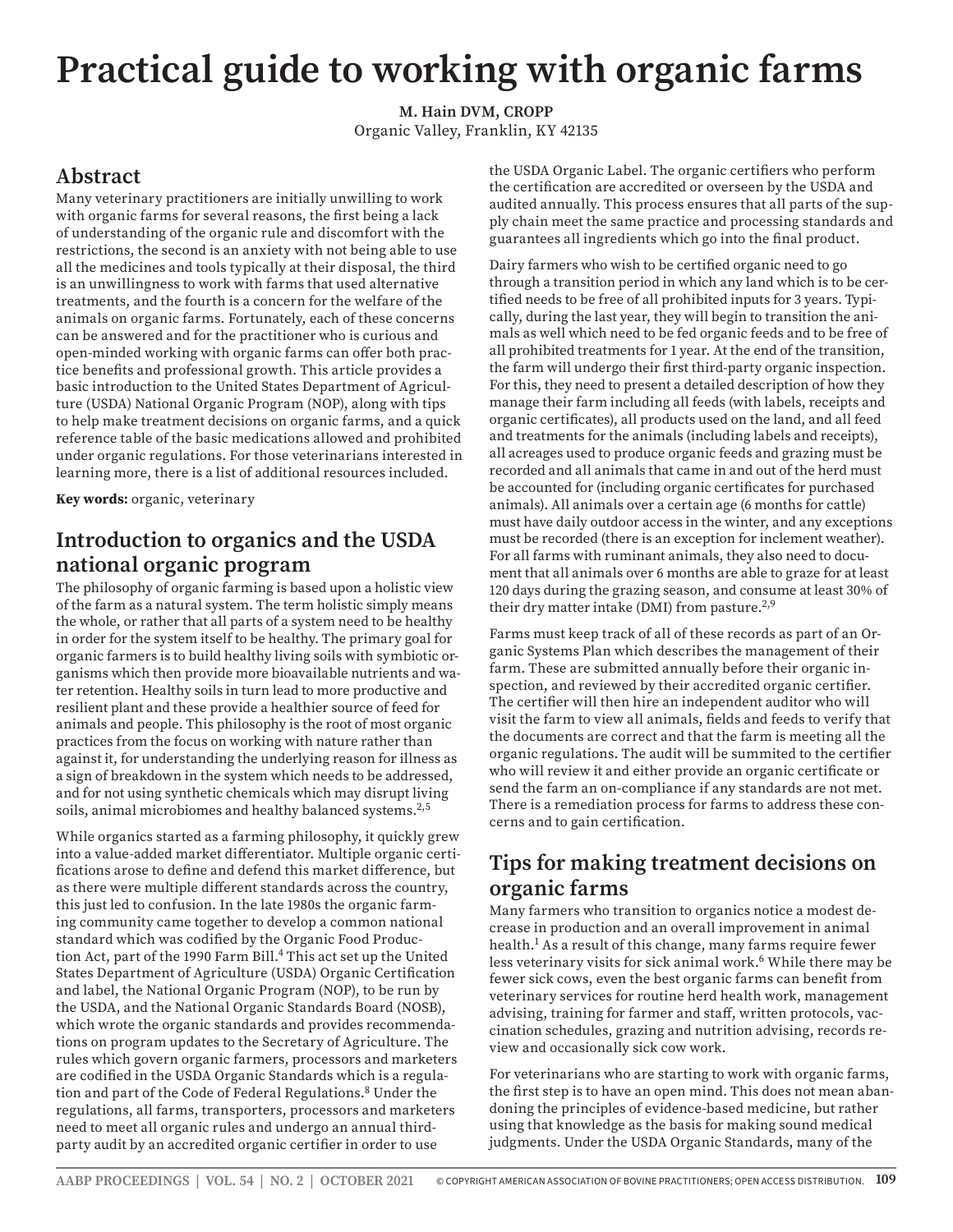**Figure 1:** The figure outlines the path for dairy farms transitioning to organic and the process of annual certification required to maintain USDA Organic Certification.9



typical medications and tools used in dairy practice are prohibited. Those treatments which are prohibited may still be used if needed to save an animal's life or to prevent suffering, but once an animal is treated with a prohibited treatment, it is no longer allowed to be certified organic. Depending upon the value of the animal, the loss of its organic certification can result in a significant financial loss for the farmer. For organic farmers, this is one of their biggest challenges in organics and an area where respectful veterinary guidance could provide

a significant value.<sup>1</sup> For practitioners willing to embrace the challenge of working on organic farms, these restrictions can actually help to hone their diagnostic skills and treatment decisions and to improve their focus on understanding and addressing the underlying causes of disease in order to prevent further illness and losses.

To help those veterinarians who are beginning to work with organic farms, the following list provides some basic rules to help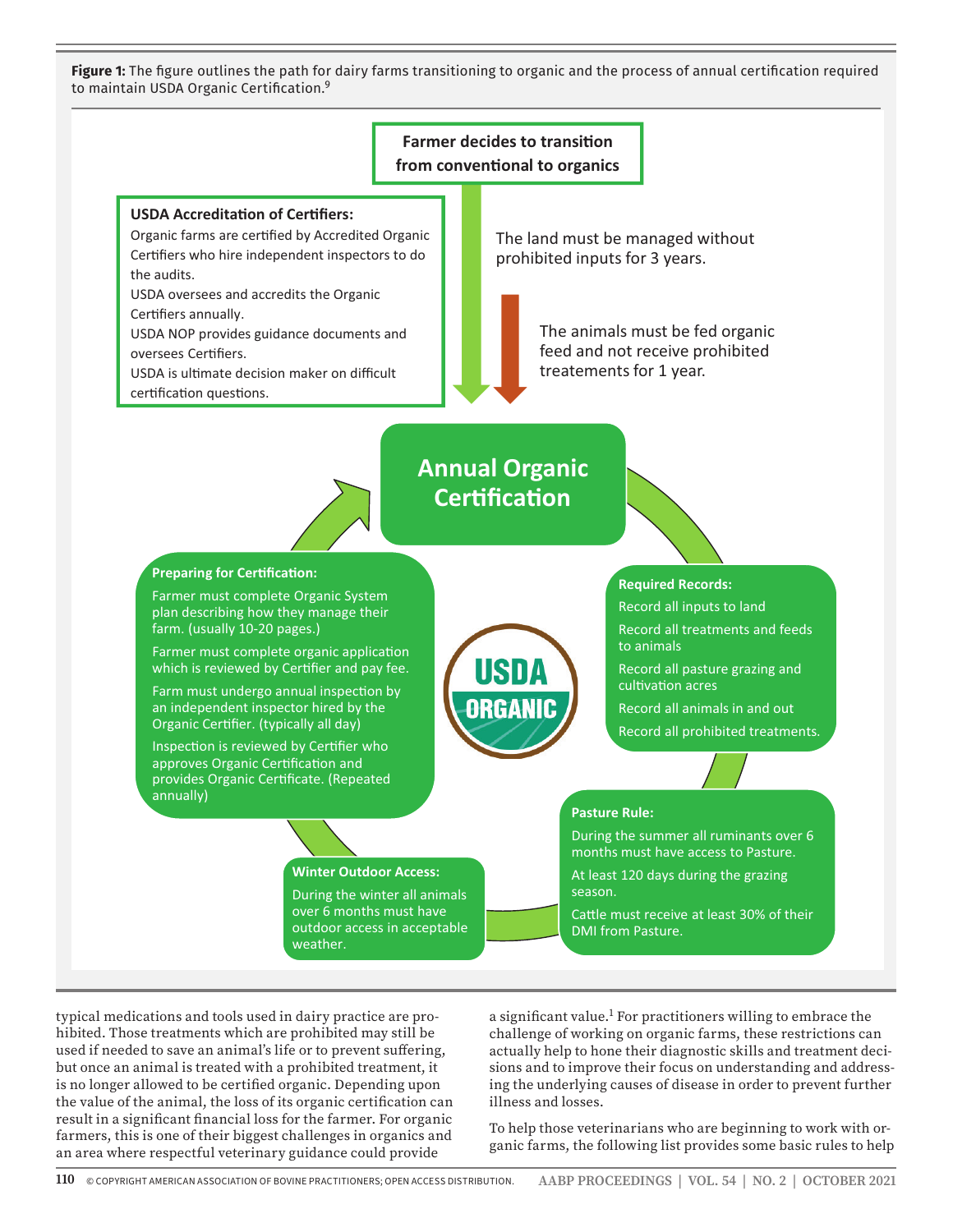to understand which treatments are allowed and which are not, and to provide some guidance for making decisions.

**Basic rule of thumb for making treatment decisions on organic farms:** 

- 1. **Natural substances are allowed** (except strychnine).8 *See Natural Treatments Section*.
- 2. **Synthetics substances are not allowed, except those petitioned and specifically allowed on National List.<sup>8</sup>** *See Medication Table for references on allowed synthetics*.
- 3. **When in doubt, ask the farm's Organic Certifier.** *Under the USDA Organic Certification Program: the certifier is responsible for verifying that all products or treatments that go into or onto an organic animal meet the organic standard. As part of this they are allowed to see the ingredients list of most products available on the market, and they have the final say for that farm on whether a product is allowed.9*
- 4. **Welfare Rule: The National Organic Standard specifically states 205.238.c.7:** "Producers are prohibited from withhold medical treatment from a sick animal in an effort to preserve its organic status. All appropriate medications must be used to restore an animal to health when methods acceptable to organic production fail. Livestock treated with a prohibited substance must be clearly identified and shall not be sold, labeled, or represented as organically produced."

*A veterinarian can prescribe a treatment which is prohibited if they feel that it is necessary to prevent death or alleviate suffering (which cannot be adequately alleviated or treated with natural or supportive treatments). However, when a prohibited treatment is used, the animal will lose its organic certification and will need to be sold. So, a veterinarian can prescribe a prohibited medication for welfare purposes, but will need to be confident in their medical judgement in order to justify the recommendation to the owner who will likely be facing a significant financial lose for that animal. See the USDA Organic Standard 7 CFR 205.238 Livestock Health Care Practice Standard for the full language.9* 

In addition, the following reference table is provided which includes the regulatory language for medications which are referenced in the National List,8 and for those which are not specifically referenced, it includes notes based upon the general guidance in the USDA Organic Standard.9 As noted previously in the rule-of-thumb, all-natural products are allowed, except strychnine, and all synthetic products are not allowed except if they have been petitioned to the NOSB and approved by the USDA NOP. All synthetic products which have been allowed are listed in a specific section of the USDA Organic standard which is commonly called the National List.8 This table is meant as a general reference as the USDA NOP regulations are subject to change and is not guaranteed to be accurate beyond the date of publication.

# **Natural treatments**

As noted previously, the USDA Organic Standards allow for the use of natural substances in organic production and for the treatment of animals. Not all organic farms use natural or alternative therapies as some are more likely to rely upon prevention, and if animals do get sick, to cull rather than treat. For those farms that do choose to use alternative therapies, they vary widely in their treatment choices depending on the

practitioners they have worked with and their experience and comfort with the treatment modalities. While most of these therapies do not have FDA labels, there is a growing body of research on alternative therapies which can provide evidence for practitioners trying to treatment decisions and recommendations. For those practitioners willing to explore the use of alternative therapies and to make medical inferences based upon the available scientific research, their services and guidance can be invaluable to farmers. By providing basic medical guidance on physical diagnostics, understanding prognosis, providing guidance on making appropriate treatment decisions and determining when additional expertise is needed can be essential in helping organic farmers and in assuring for the health and welfare of their animals.<sup>5</sup>

What follows is a list of the common therapies used along with a basic description of each. For veterinarians considering alternative therapies, there is also a list of additional references which can provide further detail on treatment choice.

#### **1. Biologic:**

- **a. Vaccinations:** All vaccinations are currently allowed (and encouraged) in organics to prevent disease.
- **b. Hyper-immune plasma and serum products:** These products are made from the plasma of cattle which are hyperimmunized for either one or more specific diseases. Blood is drawn then is separated. These products provide passive immunity to specific diseases and are typically given intravenously and occasionally intramuscularly.7
- **c. Colostral-whey-derived:** These products are produced from the pasteurized colostrum of hyper-vaccinated cows. The product contains antibodies (immunoglobulins) and other immunologically active proteins (lymphokines, cytokines, lactoferrin and enzymes) that attempt to generally stimulate the immune system.7
- **d. Immunomodulators:** Injectable products which stimulate a non-specific immune response or oral saccharomycesbased products.

**2. Botanical:** This category includes treatments made from plants. Botanicals are often formulated by using a drawing agent (water, vinegar, alcohol etc) to extracts and concentrate the soluble molecules from the plant (root, bark, leaf, flower, etc.). Botanical medicines have been used for millennia and many modern medicines were derived from botanical medicines which were refined to one active ingredient (ex. aspirin, digoxin). Botanical medicines often have multiple active ingredients. This category includes:

- **a. Tinctures:** which use alcohols or vinegar to extract the active ingredients for a plant.
- **b. Infusions, decoctions (teas):** which using hot water to extract, like teas.
- **c. Essential oils topically:** which are the distillated extraction of a plant's volatile oils. These are used diluted and used topically.
- **d. Fresh, dried or preserved plants:** drying, fresh or preserved plants can be mixed and dosed or given orally in a capsule.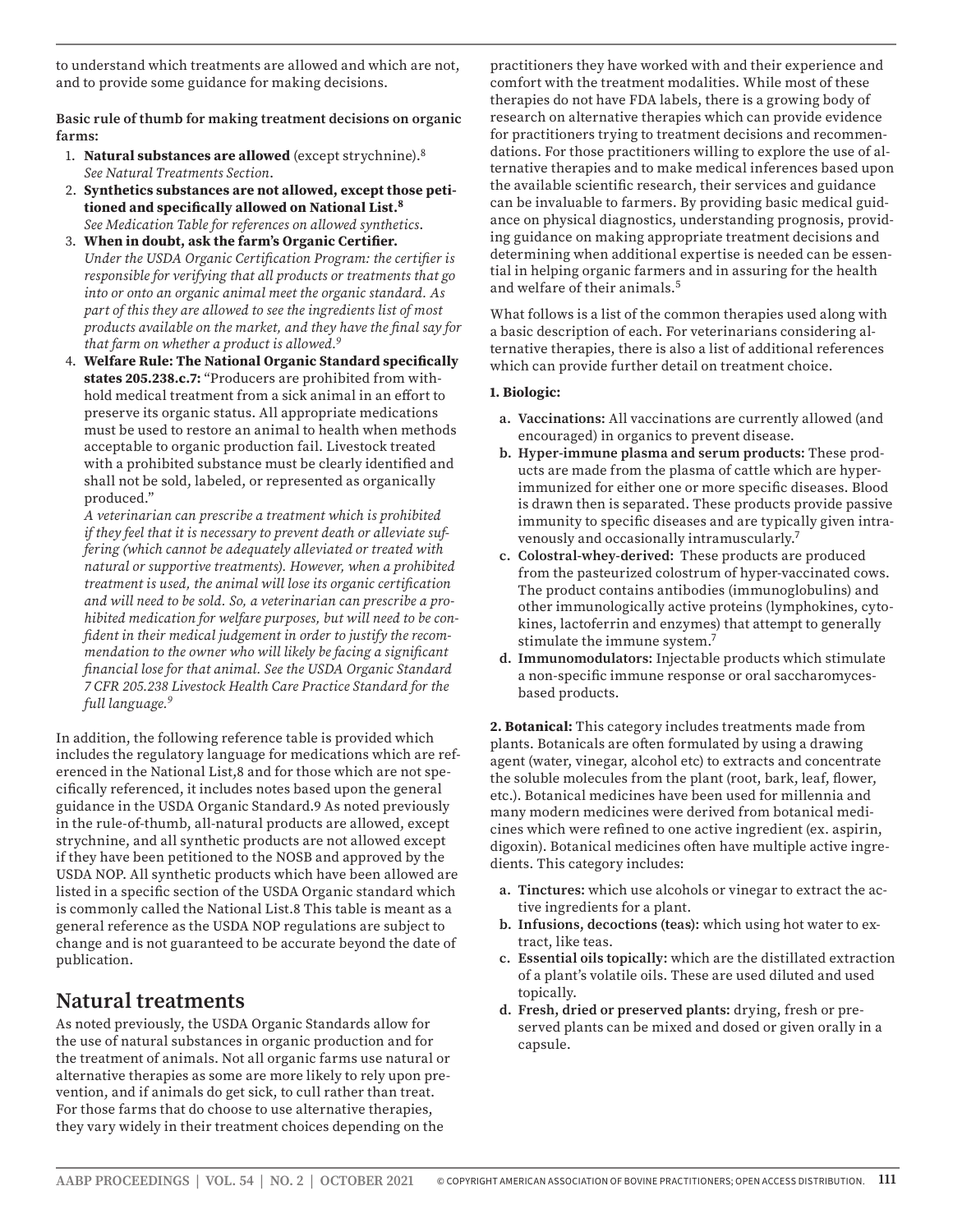**3. Homeopathic:** homeopathy was developed in Germany 200 years ago and is based on the theory that "like cures like" or that a substance which creates a symptom in a healthy person can be highly diluted and then given to cure that symptom in an ill patient. Homeopathic treatments are specific not just to the symptom, but to the whole patient, including mood and personality traits. In my experience with organics, I have not found any evidence to support this modality.

**a. Nosodes:** nosodes are a sort of homeopathic vaccination made from a highly diluted sample of disease (organ tissue, excretion, etc). These products are typically given before an anticipated illness like a vaccination. There is no scientific evidence supporting nosodes over vaccinations.

**4. Acupuncture:** Acupuncture is an ancient Chinese medical practice involving the insertion of tiny needles at specific acupuncture points in order to stimulate the body's energetic pathways.

Also remember supportive therapies such as fluids, electrolytes, drenches, vitamins, minerals and NSAIDS, which are approved for use in organics and good nutrition and nursing care are recommended to support an animal's treatment and recovery.

### **Additional resources:**

- Biogotti, Paul. *Practical Organic Dairy Farming*. Fort Atkinson, WI: W.D. Hoards and Sons Company, 2016.
- de Bairacli Levy, J. *The Complete Herbal Handbook for Farm and Stabl*e. London, UK: Faber and Faber, 1991.
- Dettloff, P. *Complete Guide to Raising Animals Organically*. Greeley, CO: Acres USA, 2019.
- Karreman, H. *The Barn Guide: to Treating Dairy Cows Naturally*. Austin, TX: Acres U.S.A., 2011.
- Mendenhall, Katherine. *The Organic Dairy Handbook: A Comprehensive Guide for the Transition and Beyond*. Titusville, NJ: Northeast Organic Farming Association, 2009.
- Sheaffer, C.Er. *Homeopathy for the Herd: A Farmer's Guide to Low-cost, Non-toxic Veterinary Care for Cattle*. Austin, TX: Acres U.S.A., 2003.
- Verkade, T. *Homeopathic Handbook for Dairy Farming*. Hamilton, New Zealand: Homepathic Farm Support Ltd., 2001.
- Wynn, S. and B. Fougere. *Veterinary Herbal Medicine*. St. Louis, MO: Mosby-Elvesier, St. 2007.
- **https://eorganic.info/** –Extension publications focused on organic practices and research.
- **https://www.ams.usda.gov/rules-regulations/organic** – link to background and specific Organic Rules and Regulations.
- **https://www.usda.gov/topics/organic** general list of organic references.
- **https://www.ams.usda.gov/rules-regulations/organic/ national-list** – link to the "National List" which is the list of all allowed and specifically prohibited products for organic production.
- **www.omri.org** Organic Materials Review Institute, which is a great source for information on where a specific input is allowed in organic production.

# **Conclusion**

The purpose of this article is to provide a basic understanding of the USDA Organic Standards and the regulations which organic dairy farms have to meet and to help veterinarians who are starting to work with organic farms to understand how to work within the restrictions. The guide to alternative therapies is simply an introduction with resources provided for those practitioners who wish to learn more. As veterinarians become for comfortable working with organics, most will realize that the goals are the same as on any farm, to improve animal health and welfare. If they are lucky enough to work with a truly proficient organic farmer they may also learn how rewarding it can be to see a farming system which does indeed meet the organic ideal and work in harmony.

## **References**

1. Brock C.C., Pempek J. A. Jackson-Smith D. et al. Organic dairy producer experiences and decisions related to disease prevention and treatment. *J Dairy Sci* 2021. 104. 5867–5880.

2. Coffey, Linda; Baier, Anne H. *Guide for Organic Livestock Production*. *USDA*. 2012. **www.ams.usda.gov/nop**

3. Karreman Hubert J., Fulwider Wendy. Animal Wellbeing on Organic Farms. Grandin, Temple ed. *Improving Animal Welfare: A Practical Approach. 3rd ed.* Boston: CABI. 2020.

4. Organic Foods Production Act of 1990. **https://www.congress. gov/bill/101st-congress/senate-bill/2108?s=1&r=54** Accessed September 18, 2021

5. Rodale Institute: Our Story. **https://rodaleinstitute.org/ about/our-story/** Accessed September 18, 2021.

6. Stiglbauer K.E, Cicconi-Hogan K.M., Richert R., Schukken Y.H., Ruegg P.L., Gamroth M. Assessment of herd management on organic and conventional dairy farms in the United States. *J Dairy Sci* 2013. 96. 1290-1300.

7. Tikofsky L. Organic Dairy Herd Health: Alternative and Complementary Treatment and Medicines. **https://eorganic.org/ node/7997** eOrganic, 2013.

8. USDA National List: Synthetic substances allowed for use in organic livestock production. **https://www.ecfr.gov/current/ title-7/subtitle-B/chapter-I/subchapter-M/part-205/subpart-G/ subject-group-ECFR0ebc5d139b750cd/section-205.603** Accessed July 10, 2021.

9. USDA Organic Standard. Code of Federal Regulations: Title 7, Subtitle B, Chapter I, Subchapter M, Part 205. **https://www.ecfr. gov/current/title-7/subtitle-B/chapter-I/subchapter-M/part-205?toc=1** Accessed September 18, 2021.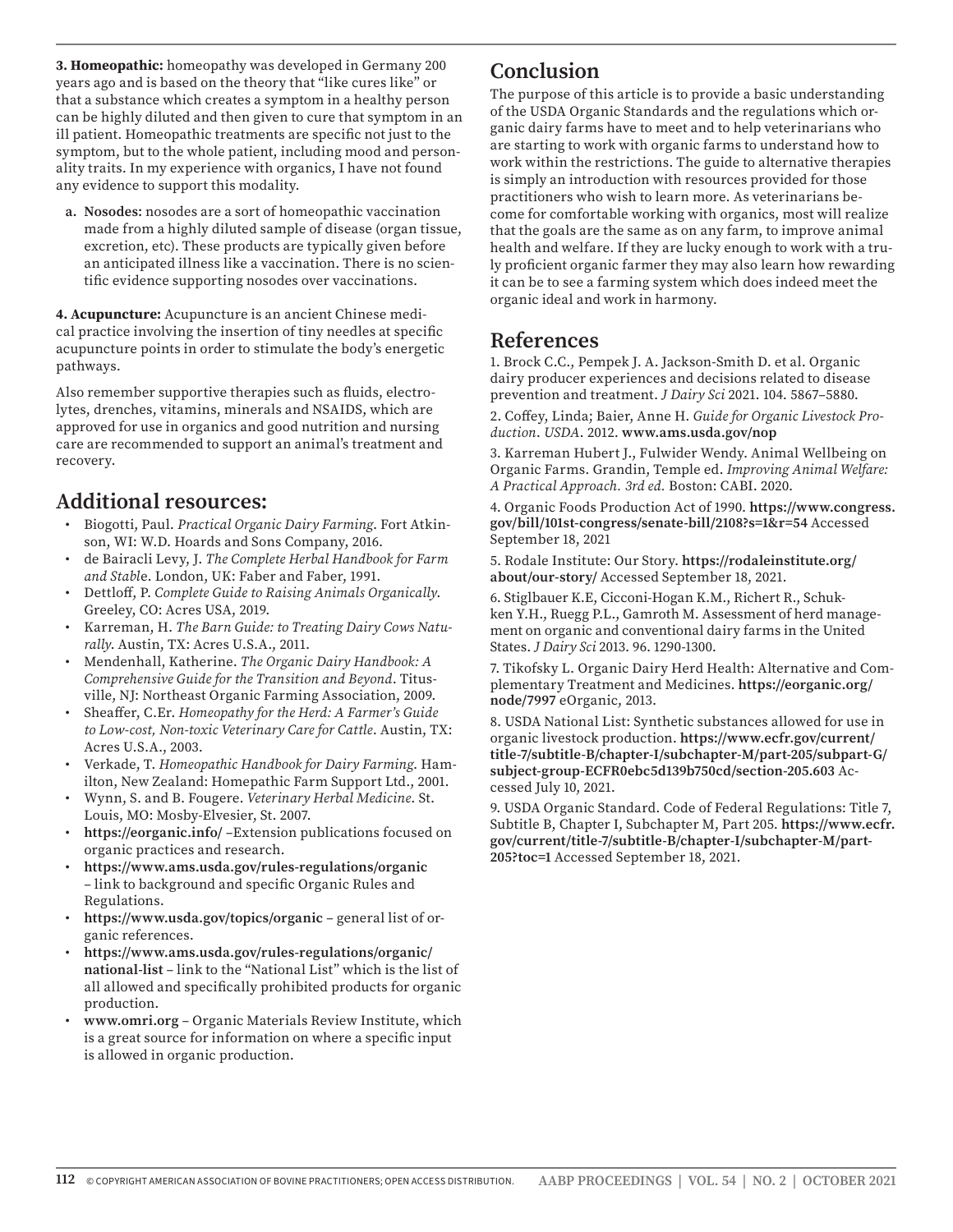**Table 1:** The table is adapted from the National List 7 CFR 205.603 and National Organic Standard 7 CFR 205.238 Animal Health. This list is subject to change by the USDA NOP and is not guaranteed beyond this date and meant as a general guide.

| Medications allowed and prohibited: Adapted from the National List and National Organic Standard <sup>8, 9</sup> |                                                                                                                                                                                                                |                                                                         |                                                                                                                                                                                                                                                                                                                                                                                                                                                                                                                                                                                                                                                                                                                            |                                                                                        |
|------------------------------------------------------------------------------------------------------------------|----------------------------------------------------------------------------------------------------------------------------------------------------------------------------------------------------------------|-------------------------------------------------------------------------|----------------------------------------------------------------------------------------------------------------------------------------------------------------------------------------------------------------------------------------------------------------------------------------------------------------------------------------------------------------------------------------------------------------------------------------------------------------------------------------------------------------------------------------------------------------------------------------------------------------------------------------------------------------------------------------------------------------------------|----------------------------------------------------------------------------------------|
| <b>Substance</b>                                                                                                 | <b>NOP Designation:</b><br>Allowed/<br>prohibited/<br>provisional<br><b>No NOP</b><br>designation:<br>check with<br>certifier/ not<br>allowed (synthetic<br>which have not<br>been specifically<br>petitioned) | <b>National Organic</b><br><b>Standards citation</b><br>(if applicable) | Specific language quoted from the<br><b>National List on uses and restrictions</b><br>(NOTES: General notes not from NOP but<br>meant to provide the additional detail<br>are in italics)                                                                                                                                                                                                                                                                                                                                                                                                                                                                                                                                  | <b>Specific</b><br>withdrawals if<br>listed (otherwise<br>label withdrawal<br>applies) |
| <b>General medications</b>                                                                                       |                                                                                                                                                                                                                |                                                                         |                                                                                                                                                                                                                                                                                                                                                                                                                                                                                                                                                                                                                                                                                                                            |                                                                                        |
| Antibiotics                                                                                                      | <b>PROHIBITED</b>                                                                                                                                                                                              | 205.283.c.7                                                             | All categories and formulations of<br>antibiotics are prohibited in organic<br>production, if an animal must be treated<br>with an antibiotic, they will lose their<br>organic certification and have to leave<br>the organic production chain.<br>However,<br><b>NOP 205.238.c.7: Producers are</b><br>prohibited from withhold medical<br>treatment from a sick animal in an<br>effort to preserve its organic status.<br>All appropriate medications must be<br>used to restore an animal to health<br>when methods acceptable to organic<br>production fail. Livestock treated with<br>a prohibited substance must be clearly<br>identified and shall not be sold, labeled,<br>or represented as organically produced. |                                                                                        |
| Atropine                                                                                                         | Allowed                                                                                                                                                                                                        | 205.603.a.3                                                             | Federal law restricts this drug to use by<br>or on the lawful written or oral order of a<br>licensed veterinarian, in full compliance<br>with the AMDUCA and 21 CFR part 530<br>of the Food and Drug Administration<br>regulations. Must have veterinary<br>prescription.                                                                                                                                                                                                                                                                                                                                                                                                                                                  | Meat 56 days<br>Milk 12 days                                                           |
| <b>Activated Charcoal</b>                                                                                        | Provisional                                                                                                                                                                                                    | 205.603.a.6                                                             | Must be from Vegetative sources                                                                                                                                                                                                                                                                                                                                                                                                                                                                                                                                                                                                                                                                                            |                                                                                        |
| Calcium<br>Borogluconate                                                                                         | Provisional                                                                                                                                                                                                    | 205.603.a.7                                                             | For treatment of milk fever only                                                                                                                                                                                                                                                                                                                                                                                                                                                                                                                                                                                                                                                                                           |                                                                                        |
| Calcium<br>Propionate                                                                                            | Provisional                                                                                                                                                                                                    | 205.603.a.8                                                             | For treatment of milk fever only                                                                                                                                                                                                                                                                                                                                                                                                                                                                                                                                                                                                                                                                                           |                                                                                        |
| <b>Dextrose</b>                                                                                                  | Check with the<br>Certifier                                                                                                                                                                                    |                                                                         | Glucose is allowed, dextrose is generally<br>allowed but not specifically allowed<br>so it is best to ensure the particular<br>formulation is approved.                                                                                                                                                                                                                                                                                                                                                                                                                                                                                                                                                                    |                                                                                        |
| Electrolytes                                                                                                     | Provisional                                                                                                                                                                                                    | 205.603.a.11                                                            | Without antibiotics. For oral electrolytes<br>check with the certifier to ensure that<br>there are not secondary ingredients<br>which are prohibited.<br>Note: Re-sorb is not allowed due to<br>prohibited ingredients.                                                                                                                                                                                                                                                                                                                                                                                                                                                                                                    |                                                                                        |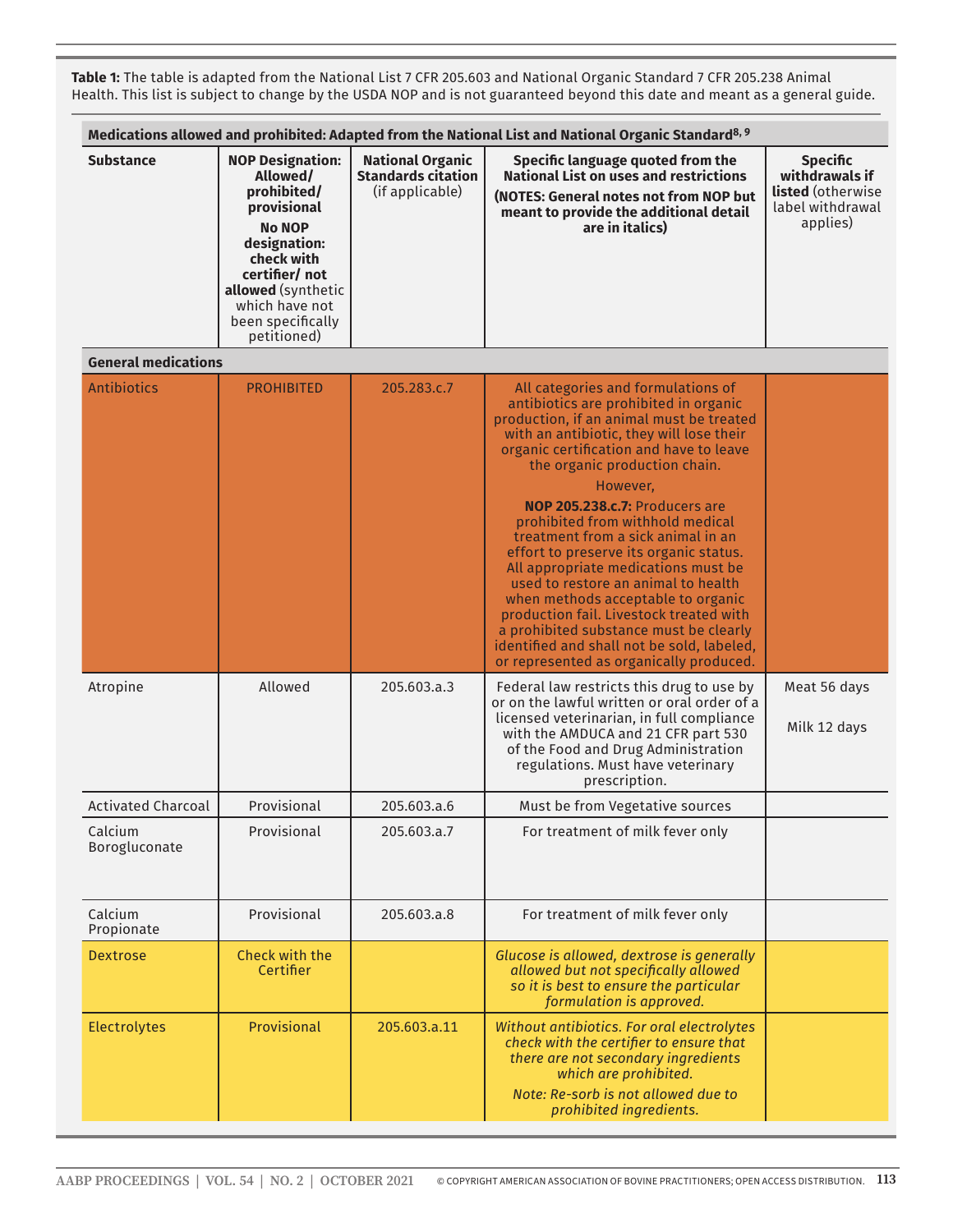#### **Table 1:** Continued

| <b>Fluids</b>                                                                       |                              |              | See Nutritive Supplements                                                                                                                                                                                                                                                                                                                                                                                                                                                                                                      |  |
|-------------------------------------------------------------------------------------|------------------------------|--------------|--------------------------------------------------------------------------------------------------------------------------------------------------------------------------------------------------------------------------------------------------------------------------------------------------------------------------------------------------------------------------------------------------------------------------------------------------------------------------------------------------------------------------------|--|
| <b>Furosemide</b>                                                                   | <b>NOT ALLOWED</b>           |              | Synthetic not allowed. Not                                                                                                                                                                                                                                                                                                                                                                                                                                                                                                     |  |
|                                                                                     |                              |              | petitioned.                                                                                                                                                                                                                                                                                                                                                                                                                                                                                                                    |  |
| Glucose                                                                             | Allowed                      | 205.603.a.13 | Allowed                                                                                                                                                                                                                                                                                                                                                                                                                                                                                                                        |  |
| Kaolin Pectin                                                                       | Allowed                      | 205.603.a.17 | For use as an absorbent,<br>antidiarrheal, and gut protectant.                                                                                                                                                                                                                                                                                                                                                                                                                                                                 |  |
| Magnesium<br>Hydroxide                                                              | Allowed                      | 205.603.a.18 | Federal law restricts this drug to<br>use by or on the lawful written<br>or oral order of a licensed<br>veterinarian, in full compliance<br>with the AMDUCA and 21 CFR<br>part 530 of the Food and Drug<br>Administration regulations. Also,<br>for use under 7 CFR part 205, the<br>NOP requires use by or on the<br>lawful written order of a licensed<br>veterinarian.                                                                                                                                                      |  |
| Magnesium<br>Sulfate                                                                | Allowed                      | 205.603.a.19 | Allowed                                                                                                                                                                                                                                                                                                                                                                                                                                                                                                                        |  |
| Injectable<br>Mineral                                                               | See Nutritive<br>Supplements |              |                                                                                                                                                                                                                                                                                                                                                                                                                                                                                                                                |  |
| Mineral Oil                                                                         | Allowed                      | 205.603.a.20 | For treatment of intestinal<br>compaction, prohibited for use as<br>a dust suppressant.                                                                                                                                                                                                                                                                                                                                                                                                                                        |  |
| <b>Monensin</b>                                                                     | <b>NOT ALLOWED</b>           |              | Synthetic not allowed. Not<br>petitioned                                                                                                                                                                                                                                                                                                                                                                                                                                                                                       |  |
| <b>Nutritive</b><br>supplements<br>(Vitamins,<br>Minerals, Fluids,<br>Electrolytes) | Allowed                      | 205.603.a.21 | Injectable supplements of trace<br>minerals per paragraph (d)(2)<br>of this section, vitamins per<br>paragraph (d)(3), and electrolytes<br>per paragraph (a)(11), with<br>excipients per paragraph (f),<br>in accordance with FDA and<br>restricted to use by or on the<br>order of a licensed veterinarian.<br>Injectable Fluids, Electrolytes,<br>Vitamins and Mineral are allowed,<br>including: CMPK, Fluids, Mu-Se,<br>Bo-Se, Multi-min and injectable<br>Vitamins (Check with organic<br>certifier for new formulations) |  |
| <b>Bismuth</b><br>Subsalicylate                                                     | <b>NOT ALLOWED</b>           |              | Synthetic not allowed. Not<br>petitioned.                                                                                                                                                                                                                                                                                                                                                                                                                                                                                      |  |
| Poloxalene                                                                          | Provisional                  | 205.603.a.26 | For use under 7 CFR part 205, the<br>NOP requires that poloxalene<br>only be used for the emergency<br>treatment of bloat.                                                                                                                                                                                                                                                                                                                                                                                                     |  |
| Propylene Glycol                                                                    | Provisional                  | 205.603.a.27 | Only for treatment of ketosis in<br>ruminants                                                                                                                                                                                                                                                                                                                                                                                                                                                                                  |  |
| <b>Steroids</b>                                                                     | <b>PROHIBITED</b>            | 205.238.c.3  | No synthetics or hormones are<br>allowed                                                                                                                                                                                                                                                                                                                                                                                                                                                                                       |  |
| Tripelennamine                                                                      | <b>NOT ALLOWED</b>           |              | Synthetic not allowed. Not<br>petitioned.                                                                                                                                                                                                                                                                                                                                                                                                                                                                                      |  |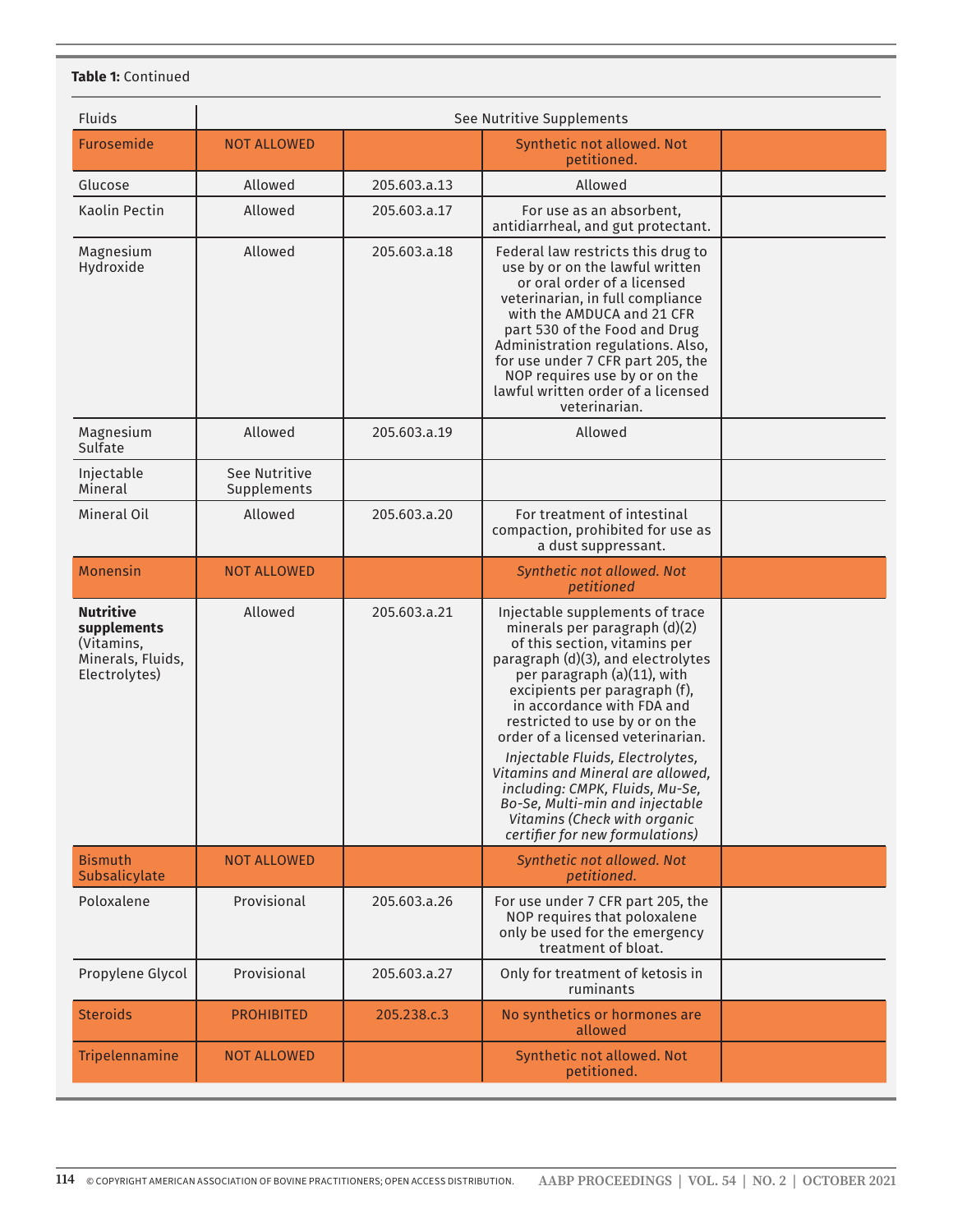| Vitamins<br><b>Analgesics</b> | See Nutritive Supplement                       |              |                                                                                                                                                                                                                                                                                                                                                          |                                 |
|-------------------------------|------------------------------------------------|--------------|----------------------------------------------------------------------------------------------------------------------------------------------------------------------------------------------------------------------------------------------------------------------------------------------------------------------------------------------------------|---------------------------------|
| Aspirin                       | Allowed                                        | 205.603.a.2  | Approved for health care use to<br>reduce inflammation.                                                                                                                                                                                                                                                                                                  |                                 |
| Flunixin                      | Allowed                                        | 205.603.a.12 | In accordance with approved labeling;<br>except that for use under 7 CFR part<br>205, the NOP requires a withdrawal<br>period of at least two-times that<br>required by the FDA.<br>Check with the Organic Certifier before<br>the use of pour-on formulations.                                                                                          | Double label<br>withdrawal time |
| Meloxicam                     | <b>NOT ALLOWED</b>                             |              | Synthetic not petitioned yet.                                                                                                                                                                                                                                                                                                                            |                                 |
|                               | <b>Sedatives/Anesthetics/Local Anesthetics</b> |              |                                                                                                                                                                                                                                                                                                                                                          |                                 |
| Acepromazine                  | <b>NOT ALLOWED</b>                             |              | Not allowed. Not petitioned.                                                                                                                                                                                                                                                                                                                             |                                 |
| Butorphanol                   | Provisional                                    | 205.603.a.5  | Federal law restricts this drug to use<br>by or on the lawful written or oral<br>order of a licensed veterinarian, in<br>full compliance with the AMDUCA and<br>21 CFR part 530 of the Food and Drug<br>Administration regulations. Must have<br>veterinary prescription.                                                                                | Meat 42 days<br>Milk 8 days     |
| Diazepam                      | <b>NOT ALLOWED</b>                             |              | Not allowed. Not petitioned.                                                                                                                                                                                                                                                                                                                             |                                 |
| Ketamine                      | <b>NOT ALLOWED</b>                             |              | Not allowed. Not petitioned.                                                                                                                                                                                                                                                                                                                             |                                 |
| Lidocaine                     | Provisional                                    | 205.603.b.5  | As a local anesthetic. Use requires<br>a withdrawal period of 8 days after<br>administering to livestock intended<br>for slaughter and 6 days after<br>administering to dairy animals.                                                                                                                                                                   | Milk: 6days<br>Meat: 8 day      |
| Procaine                      | Provisional                                    | 205.603.b.8  | As a local anesthetic. Use requires<br>a withdrawal period of 8 days after<br>administering to livestock intended<br>for slaughter and 6 days after<br>administering to dairy animals.                                                                                                                                                                   | Milk: 6 day<br>Meat: 8 day      |
| Tolazoline                    | Provisional                                    | 205.603.a.29 | Federal law restricts this drug to use<br>by or on the lawful written or oral<br>order of a licensed veterinarian, in<br>full compliance with the AMDUCA and<br>21 CFR part 530 of the Food and Drug<br>Administration regulations. Also, for<br>use under 7 CFR part 205, the NOP<br>requires veterinary prescription. Use<br>only to reverse Xylazine. | Meat: 8 days<br>Milk: 4 days    |
| Xylazine                      | Provisional                                    | 205.603.a.30 | Federal law restricts this drug to use<br>by or on the lawful written or oral<br>order of a licensed veterinarian, in<br>full compliance with the AMDUCA and<br>21 CFR part 530 of the Food and Drug<br>Administration regulations. Also, for<br>use under 7 CFR part 205, the NOP<br>requires Veterinary prescription.                                  | Meat: 8 days<br>Milk: 4 days    |
| <b>Hormones</b>               |                                                |              |                                                                                                                                                                                                                                                                                                                                                          |                                 |
| Oxytocin                      | Provisional                                    | 205.603.a.22 | Use in post parturition therapeutic<br>applications.<br>Note: several organic milk companies<br>do not allow the use of oxytocin.                                                                                                                                                                                                                        |                                 |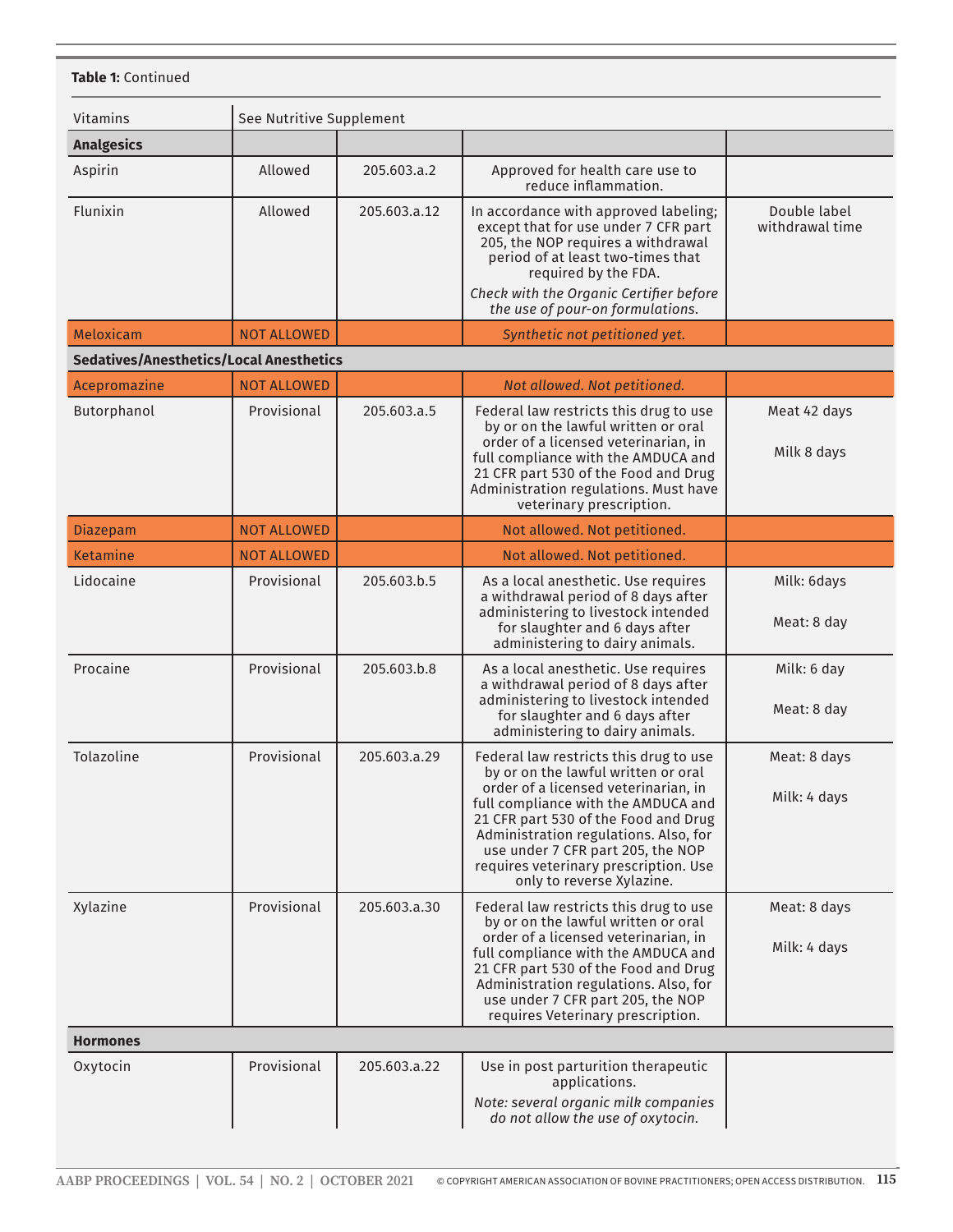| Table 1: continued           |                                |                            |                                                                                                                                                                                                                                                                                                                                                                                                                                                                                                                                                                            |                                                                                                        |
|------------------------------|--------------------------------|----------------------------|----------------------------------------------------------------------------------------------------------------------------------------------------------------------------------------------------------------------------------------------------------------------------------------------------------------------------------------------------------------------------------------------------------------------------------------------------------------------------------------------------------------------------------------------------------------------------|--------------------------------------------------------------------------------------------------------|
| Epinephrine                  | <b>Check with</b><br>Certifier |                            | The NOSB does not provide guidance on this<br>medication, but it is generally accepted.<br>The general rule is to check with the farm's<br>organic certifier. The recommendation since<br>this is an emergency drug would be to use<br>it if needed to save an animal life and then<br>notify the certifier after the fact to gain<br>guidance.                                                                                                                                                                                                                            |                                                                                                        |
| All other<br><b>Hormones</b> | <b>PROHIBITED</b>              | 205.237.b.1<br>205.238.c.3 | The producer of an organic operation must<br>not use animal drugs, including hormones<br>to promote growth. Specifically prohibited.                                                                                                                                                                                                                                                                                                                                                                                                                                       |                                                                                                        |
| <b>Vaccinations</b>          |                                |                            |                                                                                                                                                                                                                                                                                                                                                                                                                                                                                                                                                                            |                                                                                                        |
| Biologics--<br>Vaccinations  | Allowed                        | 205.603.a.4                | Currently all vaccination are allowed with<br>no restrictions.<br>Note: The NOSB is currently debating if<br>vaccinations made using restricted methods<br>should be restricted.                                                                                                                                                                                                                                                                                                                                                                                           |                                                                                                        |
| <b>Parasiticides</b>         |                                |                            |                                                                                                                                                                                                                                                                                                                                                                                                                                                                                                                                                                            |                                                                                                        |
| Parasiticides                |                                | 205.603.a.23               | Prohibited in slaughter stock, allowed in<br>emergency treatment for dairy and breeder<br>stock when organic system plan-approved<br>preventive management does not prevent<br>infestation. In breeder stock, treatment<br>cannot occur during the last third of<br>gestation if the progeny will be sold as<br>organic and must not be used during the<br>lactation period for breeding stock. Allowed<br>for fiber bearing animals when used a<br>minimum of 36 days prior to harvesting of<br>fleece or wool that is to be sold, labeled, or<br>represented as organic. | Milk: 2 days<br>Fiber: 36 day<br>withdrawal.<br><b>Meat: Not allowed</b><br>in organic meat<br>animals |
| Albendazole                  | <b>NOT ALLOWED</b>             |                            | Not Allowed. Not petitioned.                                                                                                                                                                                                                                                                                                                                                                                                                                                                                                                                               |                                                                                                        |
| Fenbendazole                 | Provisional                    | 205.603.a.23.i             | Milk or milk products from a treated animal<br>cannot be labeled as provided for in<br>subpart D of this part for: 2 days following<br>treatment of cattle; 36 days following<br>treatment of goats, sheep, and other dairy<br>species.                                                                                                                                                                                                                                                                                                                                    | Milk: 2 days<br>Fiber: 36days                                                                          |
| Ivermectin                   | <b>PROHIBITED</b>              | 205.105.a                  | Specifically prohibited.                                                                                                                                                                                                                                                                                                                                                                                                                                                                                                                                                   |                                                                                                        |
| Moxidectin                   | Provisional                    | 205.603.a.23.ii            | Milk or milk products from a treated animal<br>cannot be labeled as provided for: 2 days<br>following treatment of cattle; 36 days<br>following treatment of goats, sheep, and<br>other dairy species.                                                                                                                                                                                                                                                                                                                                                                     | Milk: 2 days<br>Fiber: 36 days                                                                         |
| Praziquantel                 | <b>NOT ALLOWED</b>             |                            | Not Allowed. Not Prohibited.                                                                                                                                                                                                                                                                                                                                                                                                                                                                                                                                               |                                                                                                        |
| <b>Topical Treatments</b>    |                                | 205.603.b.                 |                                                                                                                                                                                                                                                                                                                                                                                                                                                                                                                                                                            |                                                                                                        |
| <b>Copper Sulfate</b>        | Allowed                        | 205.603.b.1                | Allowed                                                                                                                                                                                                                                                                                                                                                                                                                                                                                                                                                                    |                                                                                                        |
| <b>Elemental Sulfur</b>      | Allowed                        | 205.603.b.2                | For treatment of livestock and livestock<br>housing.                                                                                                                                                                                                                                                                                                                                                                                                                                                                                                                       |                                                                                                        |
| Formic acid                  | Provisional                    | 205.603.b.3                | For use as a pesticide solely with honeybee<br>hives                                                                                                                                                                                                                                                                                                                                                                                                                                                                                                                       |                                                                                                        |
| Glycerin                     | Provisional                    | 205.603.a.14               | Allowed as a livestock teat dip, must be<br>produced through the hydrolysis of fats or<br>oils.                                                                                                                                                                                                                                                                                                                                                                                                                                                                            |                                                                                                        |
| Iodine                       | Provisional                    | 205.603.b.4                | Allowed                                                                                                                                                                                                                                                                                                                                                                                                                                                                                                                                                                    |                                                                                                        |